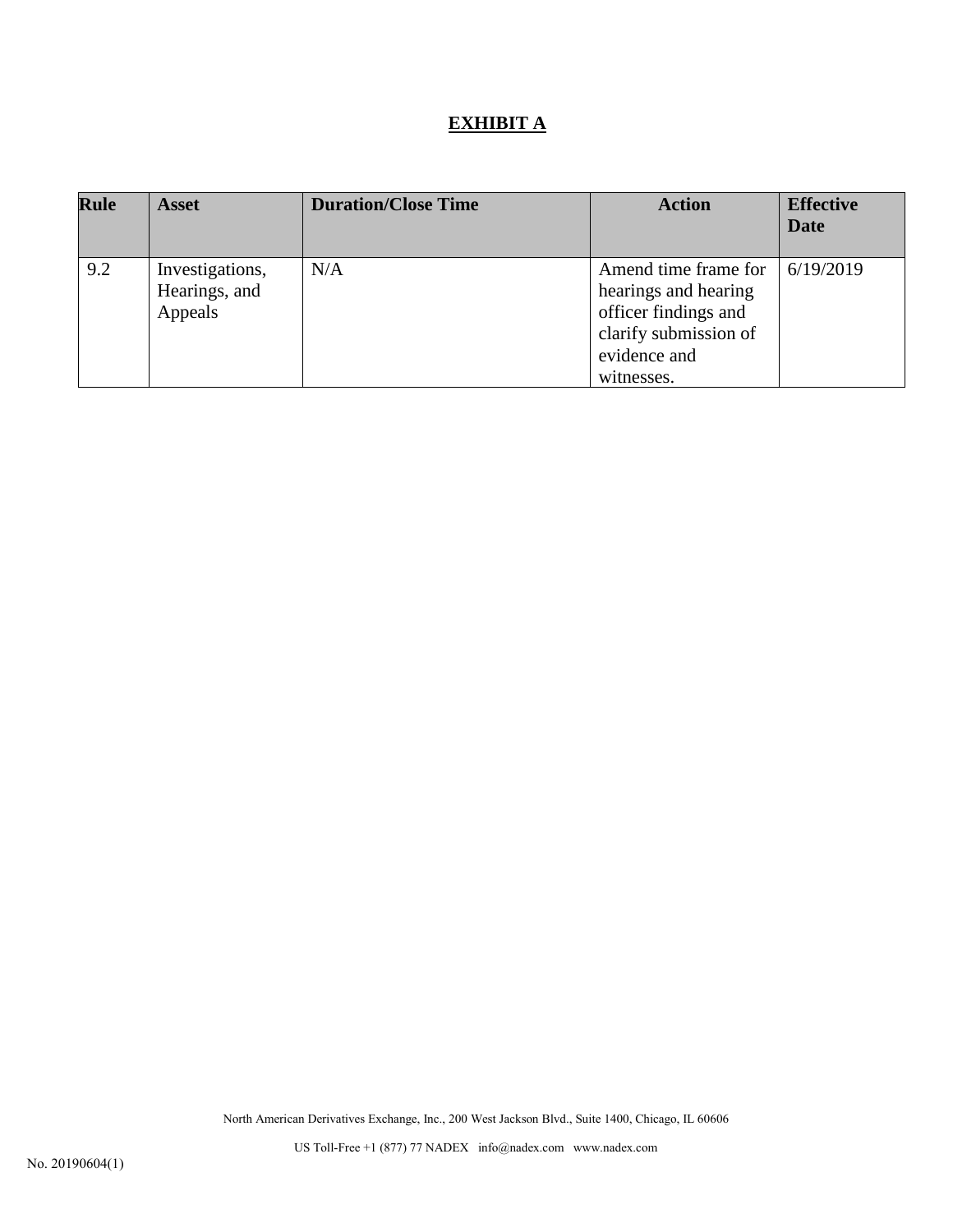## **EXHIBIT B**

## Amendment of Rule 9.2

#### *(The following Rule amendments are underlined and deletions are stricken out)*

#### RULES 1.1 – 9.1 [UNCHANGED]

# RULE 9.2 INVESTIGATIONS, HEARINGS, AND APPEALS

(a) Nadex has a compliance department consisting of one or more compliance staff. The Chief Regulatory Officer is responsible for overseeing the compliance department. The Compliance Department shall investigate unusual trading activity or other activity that the Compliance Department has reasonable cause to believe could constitute a violation of these Rules. Investigations and all information and documents collected or obtained in connection with an investigation shall be treated as non-public and confidential, and shall not be disclosed by any party, except in furtherance of a Nadex investigation, or as required by law or regulation, or as otherwise agreed to by Nadex. Nadex retains hearing officers, who adjudicate findings by the Compliance Department that are disputed by Members. Hearing officers and the Compliance Department may not communicate regarding the merits of a matter brought before the hearing officer without informing the Member who is the subject of the communication of its substance and allowing the Member an opportunity to respond. The Compliance Department and hearing officers may compel testimony, subpoena documents, and require statements under oath from any Member or its authorized representative. Hearing officers, Compliance Department staff and other employees or agents of Nadex working under their supervision, may not be a Member or an authorized representative of a Member or trade, directly or indirectly, in any commodity interest traded on or subject to the rules of any registered contract market.

(b) The Compliance Department will endeavor to complete any investigation within twelve months, unless there exists significant reason to extend it beyond such period. Upon the conclusion of any investigation, the Compliance Department will draft a document detailing the facts that led to the opening of the investigation, the facts that were found during the investigation, and the Compliance Department's analysis and conclusion. If the Compliance Department concludes that there is reasonable cause to believe a Member has violated Nadex's Rules or other applicable statutes or regulations, the Compliance Department will submit by to the Member whose activity is the subject of the investigation a report, by electronic mail to that Member's last known email address, that will include:

(i) the reason the investigation was begun;

(ii) the charges or a summary of the charges, including the rule or rules alleged to have been violated;

(iii) the response, if any, or a summary of the response;

(iv) a summary of the investigation conducted;

North American Derivatives Exchange, Inc., 200 West Jackson Blvd., Suite 1400, Chicago, IL 60606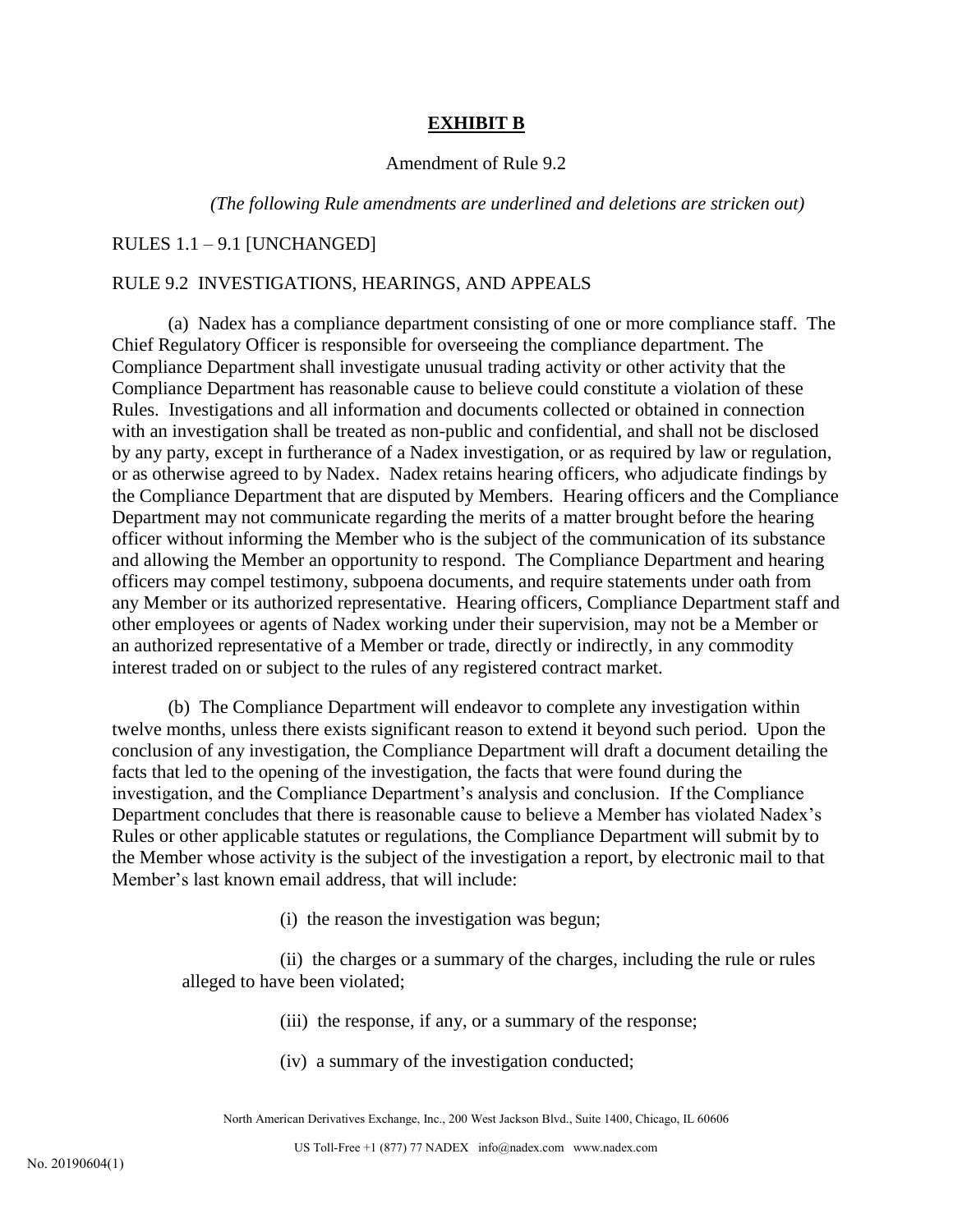(v) findings of fact and the Compliance Department's conclusions as to each charge, including which of these Rules the Member or its authorized representative violated, if any;

(vi) a summary of the Member's, and any relevant authorized representative's, disciplinary history, if any; and

(vii) the penalty, if any, proposed by the Compliance Department.

(c) If the Compliance Department institutes an investigation in which any Affiliate of Nadex is a subject, Nadex's Chief Regulatory Officer shall notify the Commission's Division of Market Oversight of that fact. At the conclusion any such investigation, the Chief Regulatory Officer shall provide the Commission's Division of Market Oversight with a copy of the documentation specified in subparagraph (b) of this Rule.

(d) The Member whose activity is the subject of the investigation may contest the Compliance Department's findings by forwarding a response to those findings by electronic mail to the Compliance Department within 15 days. Subject to subparagraph (a) of this Rule, the Member has a right to examine all relevant books, documents, or other evidence in the possession or under the control of Nadex, except that Nadex may withhold from inspection any documents that (i) are privileged or that constitute attorney work product, (ii) were prepared by any employee of Nadex but which will not be offered in evidence in the disciplinary proceedings, (iii) may disclose a technique or guideline used in examinations, investigations, or enforcement proceedings, or (iv) disclose the identity of a confidential source. The Member's response must contain a detailed response to the findings and conclusions as to each charge and any other information the Member thinks is relevant.

(e) The Member whose activity is the subject of the investigation may request to enter settlement negotiations by forwarding a response to the Compliance Department's findings by electronic mail to the Compliance Department within 15 days. Subject to subparagraph (a) of this Rule, the Member has a right to examine all relevant books, documents, or other evidence in the possession or under the control of Nadex, except that Nadex may withhold from inspection any documents that (i) are privileged or that constitute attorney work product, (ii) were prepared by any employee of Nadex but which will not be offered in evidence in the disciplinary proceedings, (iii) may disclose a technique or guideline used in examinations, investigations, or enforcement proceedings, or (iv) disclose the identity of a confidential source. The Member's response must contain a response to each charge and the Member may provide any other information the Member thinks is relevant. The outcome of settlement negotiations between the Member and the Compliance Department may include, but is not limited to, a letter of warning.

(f) If the findings of the Compliance Department are not contested by the Member, Nadex will deem those findings admitted by the Member, the findings of fact and the Compliance Department's conclusions as to each charge shall become final and the Compliance Department shall impose the penalty (if any) proposed by the Compliance Department. The Member will be notified of the imposition of any penalty and sent a copy of the notice of disciplinary action by electronic mail to that Member's last known email address.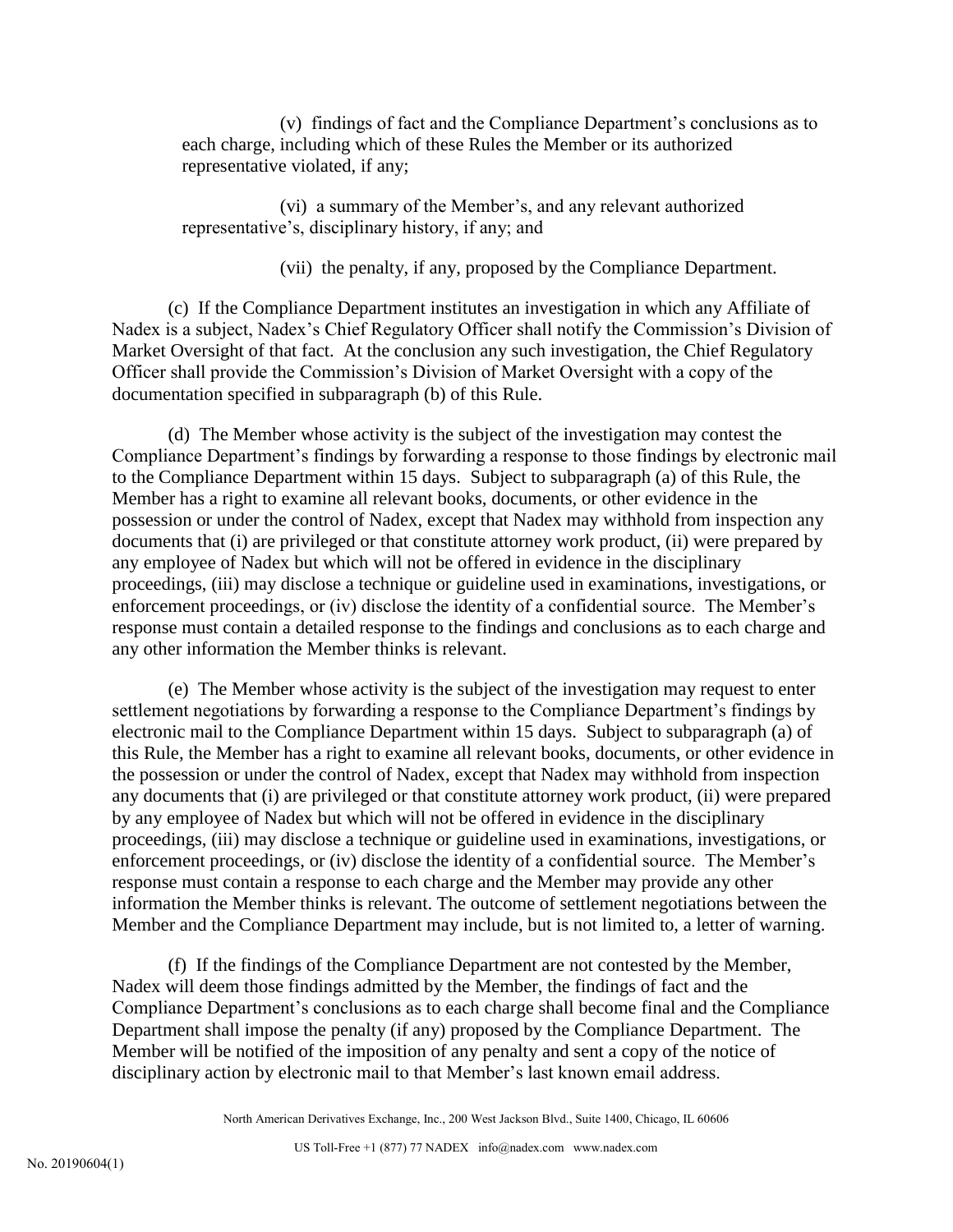(g) If the findings of the Compliance Department are contested, the Compliance Department's report and the Member's response contesting the Compliance Department's findings and/or proposed sanction(s) will be submitted to a Nadex hearing officer. The hearing officer may not have a financial, personal or other direct interest in the matter under consideration.

> (i) The hearing officer will conduct a hearing with the Compliance Department and the Member within 20 business days of receipt of the Member's response contesting the compliance officer's finding and/or proposed sanction which the parties may attend telephonically. The Member respondent shall be provided reasonable notice of the hearing date. The hearing officer or the Compliance Department may extend the hearing date at its discretion for good cause shown, or by the parties' mutual consent. The formal rules of evidence shall not apply, but the hearing must be fair.

> (ii) Prior to the hearing, the parties may (but need not) submit proposed findings, briefs, and exhibits (including affidavits), and during the hearing the parties may present witnesses. At least 28 days in advance of a hearing, the Member respondent shall submit to the Compliance Department, and the Compliance Department shall submit to the Member respondent, copies of all books, documents, records and other tangible evidence, which each plans to rely on or refer to during its direct case at the hearing, and provide a list of the names and titles of witnesses that each plans to call on its direct case at the hearing. The hearing officer may refuse to consider any books, records, documents or other tangible evidence which was not made available to, or witnesses whose names and titles were not submitted to, the other party pursuant to this section. To the extent the Compliance Department or the Member respondent intends to call any expert witness at the hearing then such party shall provide to the other, at least 28 days prior to the date of the hearing, a summary of the expert's opinions to be offered at the hearing and the basis and/or methodology underlying such opinions. In addition, the expert's credentials (e.g., a curriculum vitae) and all documents or other materials on which the expert relied in forming his opinions shall be produced to the other party at the same time. For purposes of this provision, staff in the Compliance Department or other Nadex employee shall not be considered experts. The hearing officer may decline to consider any expert testimony beyond the scope of the submitted summary.

(iii) The hearing officer may question the parties or any witness during the hearing, request additional documentation or information from any party, and/or request post-hearing briefs from the parties.

(iii) (iv) Within 20 business days Promptly after that hearing, the hearing officer will issue findings, which will be delivered to the Member by electronic mail to the Member's last known email address. The findings of the hearing officer will contain the following information:

(1) a summary of the charges and any answer to the charges;